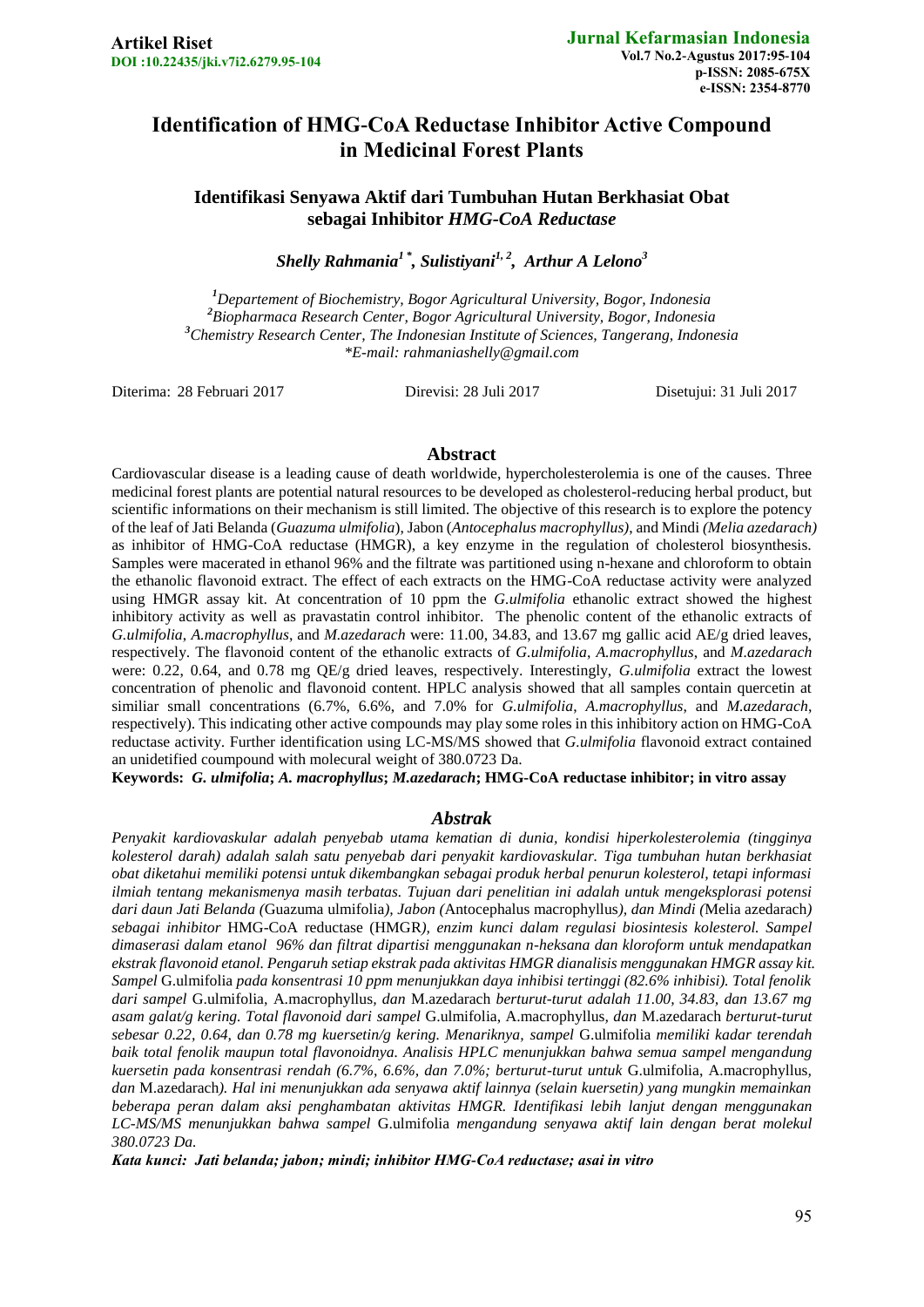## **INTRODUCTION**

Cardiovascular disease is a leading cause of death worldwide. About 17.5 million people die from cardiovascular disease in 2012 (WHO 2016).<sup>1</sup> Riset kesehatan dasar (Riskesdas) from Ministry of Health of the Republic of Indonesia (2013) reports that the prevalence of coronary heart disease and stroke in Indonesia is based on a doctor's diagnosis or symptoms of 0.5% and 1.5%, respectively.<sup>2</sup>

In Indonesia, various medicinal plants have been used over many generations as traditional remedies for cardiovascular disorders. Unfortunately, only a few scientific studies have been conducted to explore the potential of some medicinal forest plants as cholesterol reducing natural product, particularly based on their mechanism of action.

Presently, the active component of the commercially available natural product for reducing blood cholesterol is statin, which acts as HMG-CoA reductase (HMG-CoA reductase is an oxydoreductase enzyme, so it is estimated that this enzyme can be inhibited by compounds that have antioxidant activity) inhibitor. When administered in long-term period, however, some side effects were reported such as nausea, diarrhea, constipation, and an increase of alanine transaminase (ALT ) dan aspartate transaminase (AST) of the liver.<sup>3</sup> These side effects has prompted researchers to seek alternatives other than statin. Secondary metabolites that have been reported as HMG-CoA reductase inhibitors were alkaloids and flavonoids.<sup>4</sup> Sungsuk *et al* reported cholesterol reducing activity by quercetin of plant forest *Allium victorialis.*<sup>5</sup>

Administration of *Guazuma ulmifolia* leaves extract mixture to hyperlipidemic rats has been reported to reduce the rats' liver total cholesterol concentration<sup>6</sup> as well as the lipid peroxide content.<sup>7</sup> No reports regarding the effect of *Antocephalus macrophylus* on cholesterol metabolism, only recent report by Cruz JP on the antimicrobial activity of the alcoholic extract of the leaves. $8^{\circ}$  Others have reported the antioxidant activity of its leaves and fruits. 9 Similarly, methanolic leaf extract of *Melia azedarach* has been shown to posses antioxidant activity and the bark extract was shown to be highly bioactive with very small  $LC_{50}$  on BSLT assay. No reports was found on the anticholesterol activity of *M. azedarach*.

Since scientific informations on medicinal plants of Indonesian forest that are potential or that has been used traditionally for therapy of cardiovascular disease is still limited, this study was carried out to explore the potency of jati belanda (*G.ulmifolia*), jabon merah (*A.macrophyllus*), and mindi (*M.azedarach*) leaves extracts as inhibitors of HMG-CoA reductase using in vitro assay and to identify the most active metabolite.

## **METHODS**

### **Samples preparation**

Dried leaves for this study has been prepared as reported by Sulistiyani *et al.* <sup>10</sup> Sampling method was conducted using a Farmakope Herbal Indonesia procedure.<sup>11</sup> Samples (Biopharmaca Research Center, Bogor, Indonesia) were dried at 50°C. Then, dried leaves were mashed into 40 mesh.

### **Tools and materials**

High performance liquid chromatography (HPLC), liquid chromatography-Mass spectrometry and tandem mass spectrometry (LC-MS/MS), methanol (Merck), ethanol (Merck), chloroform (Merck), standard gallic acid, standard quercetine , standard rutine, jati belanda (*G. ulmifolia*) leaf powder, jabon merah (*A. macrophyllus*) leaf powder, and mindi (*M. azedarach*) leaf powder from Biopharmaca Research Center, Bogor, Indonesia.

### **Flavonoid extraction**

A total of 100 g leaf powder was macerated in methanol:ethanol (1:10) for 2x24 h to produce filtrate. Subsequently,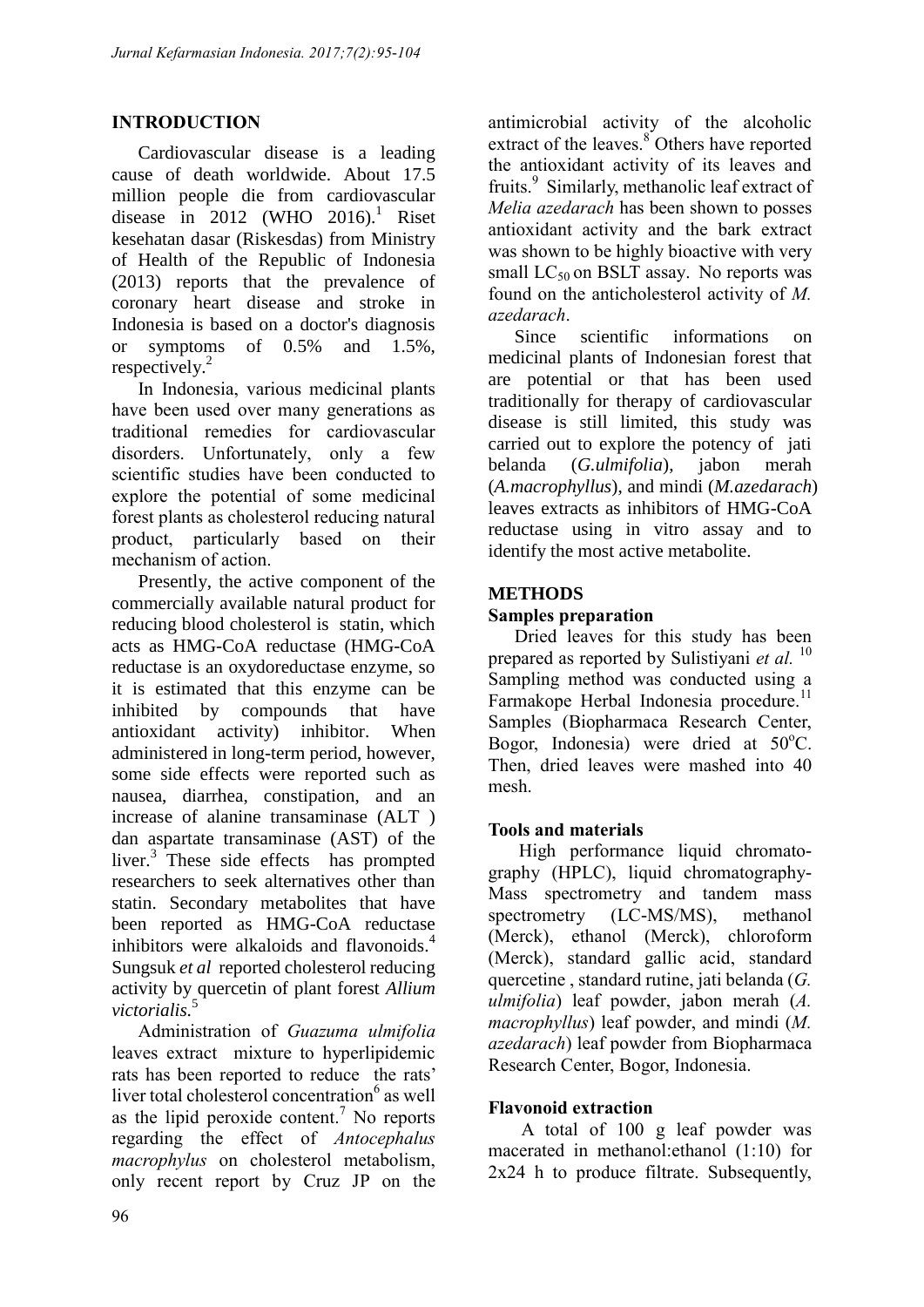the extract was partitioned using n-hexane (3x50 mL) that gave n-hexane fractions and residue. Then, the residue was fractioned with chloroform (3x50 mL) to obtain flavonoid extract.<sup>10</sup>

#### **HMG-CoA reductase activity assay**

The activity of the enzyme was analyzed using assay kit of HMGR from Sigma Aldrich with catalog number CS1090. This kit contains a buffer solution, NADPH as coenzyme, substrate solution (HMG-CoA), HMGR enzyme (EC 1.1.1.34, 0.5-0.7 mg/mL), and inhibitor solution (pravastatin). 1 mL of samples with various concentrations (5-20 ppm) were added into the microplate. For comparison, quercetine at 5 ppm was used. Aliquots of buffer solution were added until final volume of 200 µL. Subsequently, NADPH  $(4 \mu L)$ , HMG Co-A  $(12 \mu L)$ , and HMGR (2  $\mu$ L) were added into wells of control enzyme, samples, inhibitory, and blanks, respectively. Inhibition of the enzyme activity was measured with a microplate Reader spectrophotometer every 20 seconds for 10 minutes at 37ºC and wavelength of  $340 \text{ nm}$ <sup>12</sup>

### **Analysis of antioxidant activity**

All samples and standard were spotted on thin layer chromatography (TLC) plates using silica gel as stationary phase and hexane: chloroform: methanol (4:3:3) as mobile phase. After fractions were developed, DPPH solution (4 mg/10 mL MeOH) was sprayed into TLC plates. A yellowish spots that appeared on the spot is an indication for antioxidant activity.<sup>1</sup>

### **Total phenolic content determination**

The concentration of phenolics in plant extracts was determined using spectrophotometric method. The reaction mixtures was prepared by mixing 0.5 mL of sample, 2.5 mL of 10% Folin Ciocalteu reagent, and  $2.5$  mL of  $7.5\%$  Na<sub>2</sub>CO<sub>3</sub> were prepared. The samples were incubated in a waterbath at  $45^{\circ}$ C for 45 minutes. The absorbance was determined using

spectrophotometer at  $\lambda_{\text{max}}$ =765 nm. Gallic acid was used as the standard (one type of phenolic coumpond).<sup>14</sup>

#### **Total flavonoid content determination**

Sample mixtures which consisted of 0.2 gram extract, 1 mL heksametil- entetramin (HMT), 20 mL acetone, and 2 mL of HCl 25% were prepared and then these mixtures were refluxed for 30 minutes. Each mixture was filtered and acetone was added up to a volume of 100 ml using volumetric flask, after which it was poured into separation funnel wich has been filled with water in equal volume. This mixture was extracted with ethyl acetate  $(3 \times 15 \text{ mL})$ , and the ethyl actetate fraction was collected and made up to a volume of 50 mL. A total of 10 mL of this fraction was mixed with  $1 \text{ mL of } AIC1_3$ and the volume was added up to 25ml with acetic acid glacial, and was kept in room temperature for 30 minutes.The samples absorbance was read at 425 nm wavelength using quercetin as the standard.<sup>15</sup>

### **Concentration of quercetin analysis with high performance liquid chromatography (HPLC)**

Quercetin content in the samples was analyzed quantitatively by reversed phase-high performance liquid chromatography (RP-HPLC). RP-HPLC analysis was performed by isocratic elution with a flow rate of 1.0 mL/min. Methanol was used as mobile phase. The injected volume of samples was  $5 \mu L$ , while the detection wavelength was 370 nm. Standard quercetin was prepared in a various concentration series (5 concentrations). 16

### **Analysis of marker compounds with liquid chromatography -mass spectrometry and tandem mass spectrometry (LC-MS/MS)**

Marker compounds from flavonoid extracts was analyzed by LC-MS/MS. LC-MS/MS analysis was performed by gradient elution with a flow rate of 0.3 mL/min. Methanol & water was used as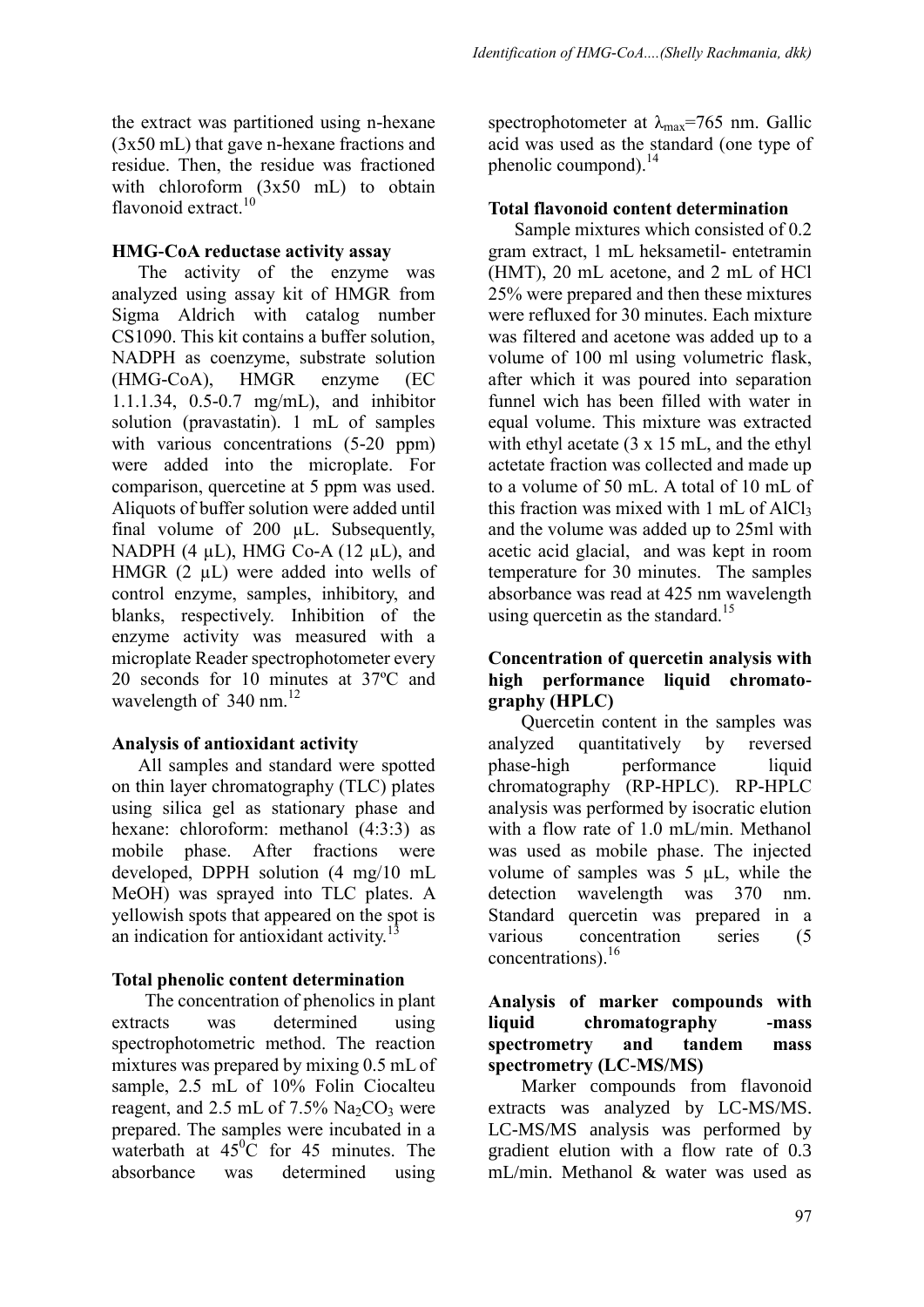mobile phase. The injected volume of samples was  $5 \mu L$ .<sup>17</sup>

## **RESULTS AND DISCUSSIONS Flavonoids extract yield**

Flavonoids were fractionated separately from the crude methanolic and ethanolicextracts after partitioning the non-polar and semi-polar compounds with n-hexane and chloroform. The yields of six different flavonoids extracts was shown in Table 1. The highest yield of flavonoid value obtained from the methanolic extract was that of *A. macrophyllus* (29.23%). This was higher than the one obtained from the ethanolic extract (18.32%). The highest yields were obtained from those fractionated from the methanolic extracts which suggested that the methanol extracted flavonoids compounds more than the ethanol. The flavonoid yields from the ethanolic extracts were consistenly lower than their crude extract yield as previously reported by  $Riki<sup>18</sup>$  who reported the yield of the crude ethanolic leaf extracts of *G. ulmifolia*, *A. macrophyllus*, and *M. azedarach* were: 11.67%, 21.69%, and 26.96%, respectively.

| <b>Sample</b>  | % Recovery<br>(MeOH<br>fraction) | % Recovery<br>(EtOH<br>fraction) |  |  |
|----------------|----------------------------------|----------------------------------|--|--|
| G.ulmifolia    | 12.60                            | 11.13                            |  |  |
| A.macrophyllus | 29.23                            | 18.32                            |  |  |
| M.azedarach    | 24 44                            | 18.66                            |  |  |

### **Inhibition of HMG-CoA reductase activity by flavonoids extracts**

The enzyme HMGR catalyzes the reduction of hydroxy-3-methyl-glutaryl-CoA (HMG-CoA) into coenzyme A (CoA) and mevalonate, which is a highly regulated reaction in cholesterol biosynthesis. There were quite a number of works have been done in search of substances with inhibitory action against the HMGR activity. Their targets mostly were to discover HMG-CoA analogs and to seek out its competitive inhibitor of the enzyme $19$ . Table 2 shows the inhibitory activity of the methanolic

flavonoid fractions of several herbals in various concentrations against the HMGR (Table 2). All flavonoid extracts were shown to inhibit the HMGR (63.12-96.45%). Flavonoids leaf extracts of *G.ulmifolia*, however, were the best HMGR inhibitor out of the three plants (79.85-94.42%) when compared to the other two extracts which showed lower inhibitory activity ( $\sim 60\%$ ). This findings are consistent with the previous works by Sulistiyani et al.<sup>10</sup> WHO reported that methanolic flavonoid extracts of *G. ulmifolia* leaves at concentration of 20 ppm was able to inhibit the HMGR activity with the highest inhibitory activity compared to those of *A.macrophyllus* and *M.azedarach*.

In preparation for future product development, however, the use of ethanolic flavonoid extracts are preferable for further studies in order to follow the safety regulation by Indonesian Ministry of Health. Thus, to provide additional information regarding the flavonoids contained in the ethanolic extracts, qualitative DPPH test was carried out using catechin, naringin, and rutin as flavonoid standards; and 2,3-dihydroxy benzoic acid, 2,6-dihydroxy benzoic acid, and 3,6 dihydroxy benzoic acid as phenolic standards. Figure 1 shows that the ethanolic flavonoid extract of *G. ulmifolia* was potent antioxidant compare to others. The presence of antioxidant compounds was detected by yellow spots against the purple background on TLC plates as described by Masoko  $& \text{Eloff.}^{20}$  Based on the standard, there were various flavonoids in *G.ulmifolia* ethanolic extract, which include: rutin (a glycoside of a flavonol quercetin), catechin (a flavanol), naringin, as well as the phenols 2,3-dihydroxy benzoic acid and dan 3,6-dihydroxy benzoic acid. The other two extracts also contain antioxidant activity, only to a lesser degree. Based on this finding and other data, flavonoid of *G. ulmifolia* from ethanolic extract was selected for further study.

Figure 2 showed the inhibitory action of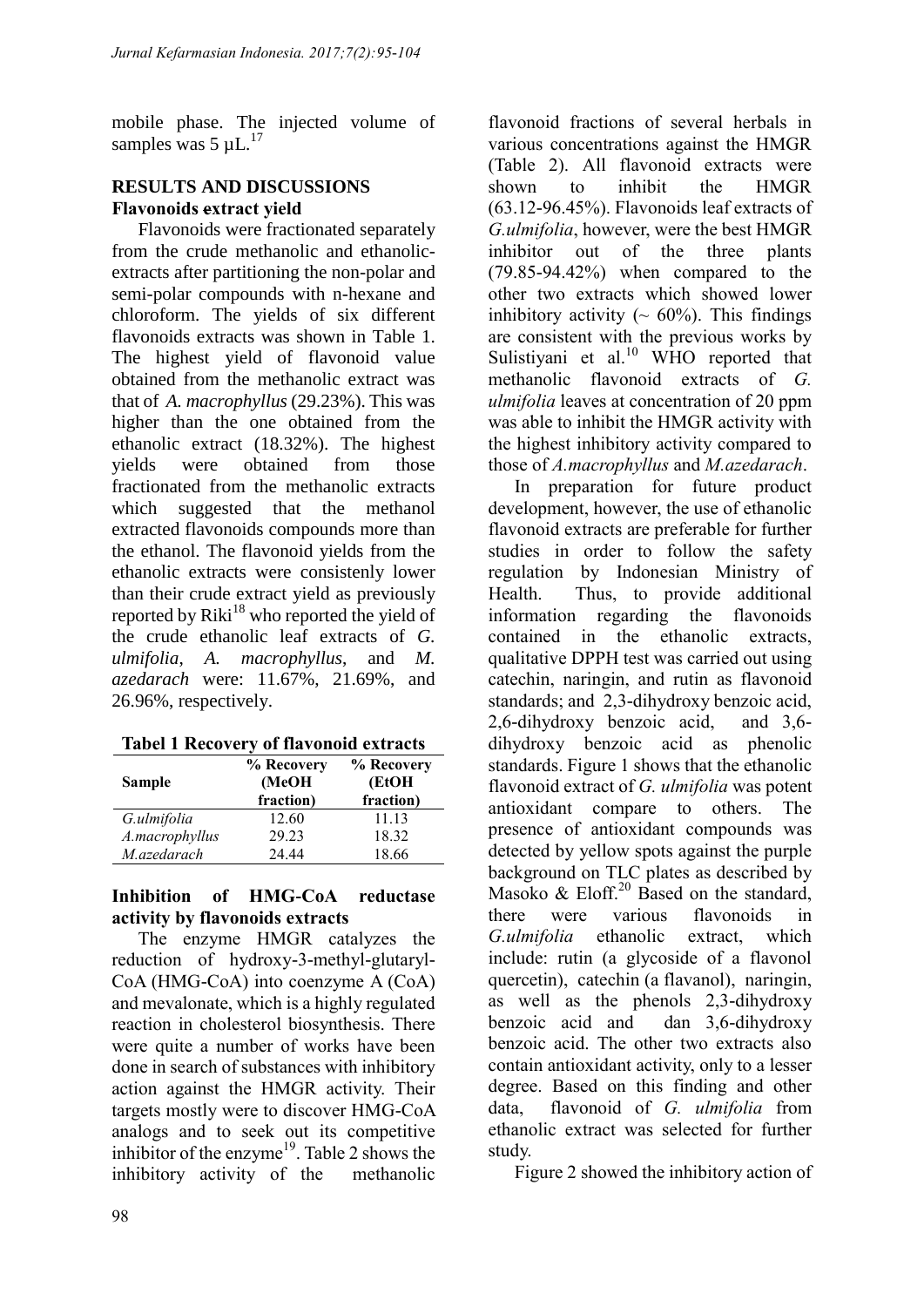the flavonoid of *G.ulmifolia* ethanolic extracts in various concentrations compared to pravastatin control and quercetin standard. In our system, the pravastatin control inhibited 73.91% of HMGR activity, while quercetin showed slightly less inhibitory activity (69.56%). Pravastatin is a commercially available derivate of statin, a compound known originally as the HMGR inhibitor. Statin inhibited HMGR due to its molecular similarity to mevalonate, which is the product of the enzyme reaction catalyzed by the enzyme. By way of feed-back inhibition mechanism, this enzyme inhibiton will result in the cholesterol synthesis being blocked. Statin competes with the substrate to occupy the active site of the HMGR and changes the conformation of the enzyme.

The inhibitory actions of the flavonoid extracts on HMGR activity was varied, ranging from 45.65% up to 82.8%. The extract with 10 ppm concentration showed highest inhibitory activity, which is also higher than those of pravastatin control and quercetin. Interestingly, this inhibitory activity was lower when the extract concentration was increased to 20 ppm. This phenomenon could be due to component interaction since the samples were still a mixture of crude flavonoids which contain various type of flavonoids with different action. The HMGR inhibitory effect of flavonoids in this study is consistent with a previous study by Sungsuk et al.<sup>5</sup>. They reported that leaf extract of *Allium victorialis,* a type of wild onions grown in the forest area, could inhibit HMGR activity by 73.9%. in this study, quercetin and kaempferol isolated from the plant extract were shown to inhibit the HMGR gene expression using reverse transcriptase-polymerase chain reaction (RT-PCR). It was concluded that both compounds inhibited the cholesterol biosynthesis at the mRNA level.

| Tabel 2. HMGR inhibitory activity of the flavonoid extracts (MeOH fraction) |
|-----------------------------------------------------------------------------|
|-----------------------------------------------------------------------------|

|                | <b>Consentrations (ppm)</b> |        |        |        |        |  |
|----------------|-----------------------------|--------|--------|--------|--------|--|
| <b>Sample</b>  |                             | 7.5    | 10     |        | 20     |  |
| G.ulmifolia    | 83.65%                      | 79.85% | 93.54% | 94.42% | 92.01% |  |
| A.macrophyllus | 69.96%                      | 82.89% | 76.42% | 91.25% | 88.97% |  |
| M.azedarach    | 85.17%                      | 91.63% | 90.87% | 96.45% | 63.12% |  |



**Figure 1. Antioxidant activity of flavonoid extracts (EtOH fraction) (1) catechin (2) naringin, (3) rutin, (4)** *G.ulmifolia***, (5)** *A.macrophyllus***, (6)** *M.azedarach***, (7) 2,3 dihydroxy benzoic acid, (8) 2,6-dihydroxy benzoic acid, (9) 3,6-dihydroxy benzoic acid**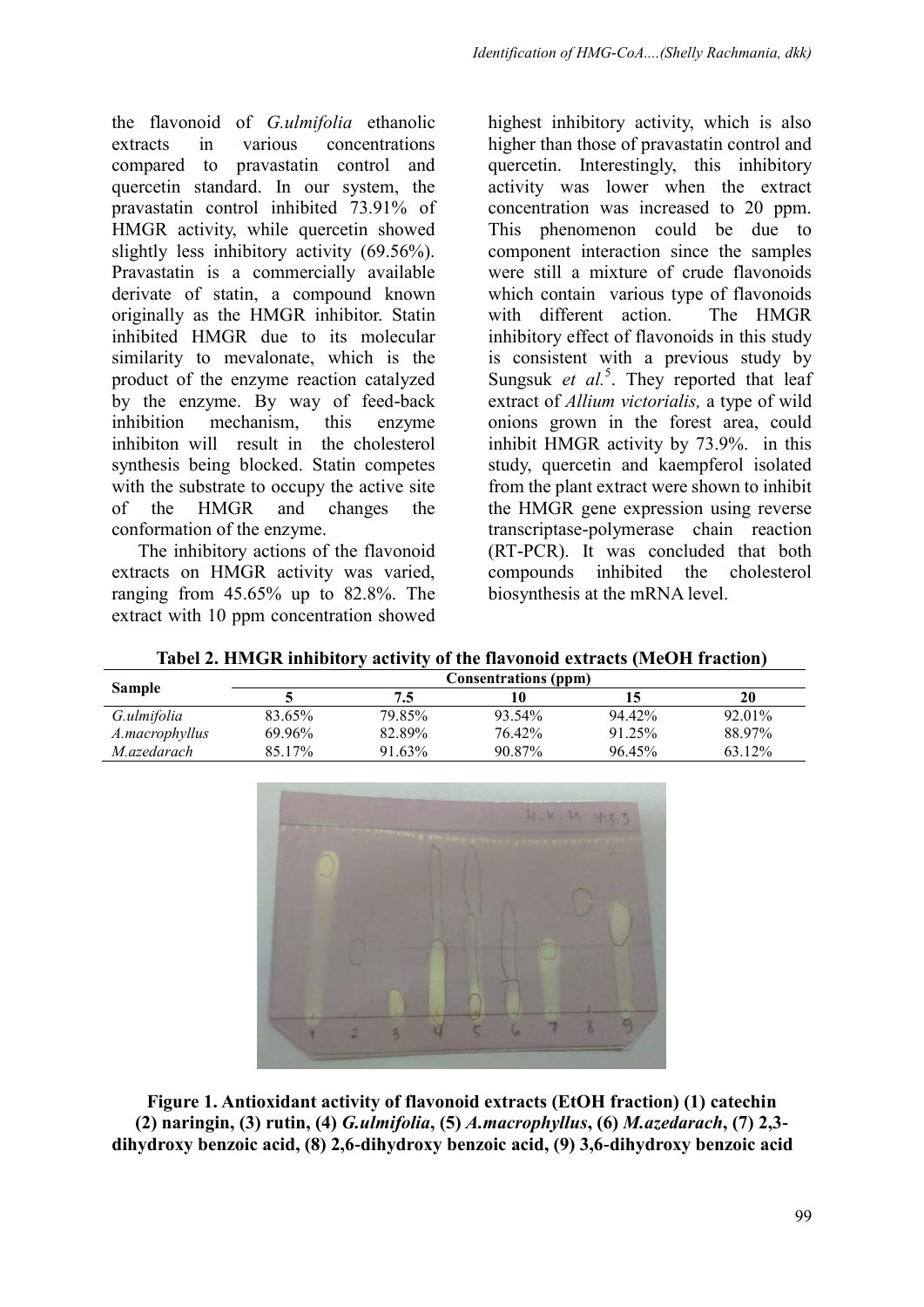

**Figure 2. Inhibitory action of the ethanolic flavonoid extracts of** *G. ulmifolia* **leaves against HMGR activity**

#### **Identification of active compounds**

#### **Total phenolic and flavonoid contents**

The total phenolic content of the samples was determined using gallic acid as the standard (standard curve equation:  $y =$  $0.0079x + 0.0125$ ,  $r^2 = 0.9997$ ). The phenolic contents were ranging from 10.00 mg to 34.83 mg gallic acid equivalent/g dried leaves (Table 3) with the flavonoid extract of *A. macrophyllus* being the extract with the highest phenolic content, and the lowest content was that of *G.ulmifolia*. Total flavonoids of the plant ethanolic extracts was determined using quercetin as the standard (standard curve equation:  $y =$ 0.1004 $\times$ -0.0065, r<sup>2</sup>=0.9997). The flavonoid contents were ranging from 0.221 mg to 0.777 mg quercetin equivalent /g dried leaves (Table 4). Similar to phenolic data, *G.ulmifolia* had the lowest quercetin content. This observation was consistent with previous report by Sulistiyani et al.<sup>10</sup> which showed that methanolic flavonoid extract of *G.ulmifolia* had the lowest quercetin content among those three samples. Thus, the inhibitory action of the extracts was not correlated with the quercetin content. Taken together, these data indicate that the HMG-CoA reductase inhibitory effect of *G.ulmifolia* may not be mainly due to the quercetin compound nor its glycoside.

| <b>Table 3 Total phenolic contents</b> |                   |                              |                                          |                                  |                                                     |
|----------------------------------------|-------------------|------------------------------|------------------------------------------|----------------------------------|-----------------------------------------------------|
| <b>Sample</b>                          | Absorbance        | Extract's<br>weights<br>(mg) | <b>Dried</b><br>leaves'<br>weights $(g)$ | <b>Gallic Acid</b><br>(mg GAE/L) | <b>Total phenolic</b><br>(mg GAE/g dried<br>leaves) |
| G.ulmifolia                            | $0.190 \pm 0.009$ | 2.5                          | 0.001123                                 | 22.47                            | $10.00 \pm 0.534$                                   |
| A.macrophyllus                         | $0.403 \pm 0.003$ | 2.6                          | 0.000709                                 | 49.43                            | $34.83 \pm 0.272$                                   |
| M.azedarach                            | $0.163 \pm 0.013$ | 2.6                          | 0.000697                                 | 19.05                            | $13.67 \pm 1.156$                                   |
|                                        |                   |                              | <b>Table 4 Total flavonoid contents</b>  |                                  |                                                     |
|                                        |                   | $Fv$ tract <sup>2</sup> s    |                                          |                                  | Total flavonoid                                     |

| <b>Table 4 Total flavonoid contents</b> |                   |                              |                              |                        |                                                     |
|-----------------------------------------|-------------------|------------------------------|------------------------------|------------------------|-----------------------------------------------------|
| <b>Sample</b>                           | Absorbance        | Extract's<br>weights<br>(mg) | Dry leaves'<br>weights $(g)$ | Quercetin<br>(mg QE/L) | <b>Total flavonoid</b><br>(mg QE/g dried<br>leaves) |
| G.ulmifolia                             | $0.043 \pm 0$     | 0.1548                       | 1.391                        | 0.49                   | $0.22 \pm 0$                                        |
| A.macrophyllus                          | $0.081 \pm 0.003$ | 0.1906                       | 0.850                        | 0.87                   | $0.64 \pm 0.025$                                    |
| M.azedarach                             | $0.121 \pm 0.001$ | 0.1558                       | 1.022                        | 1.27                   | $0.78 \pm 0.006$                                    |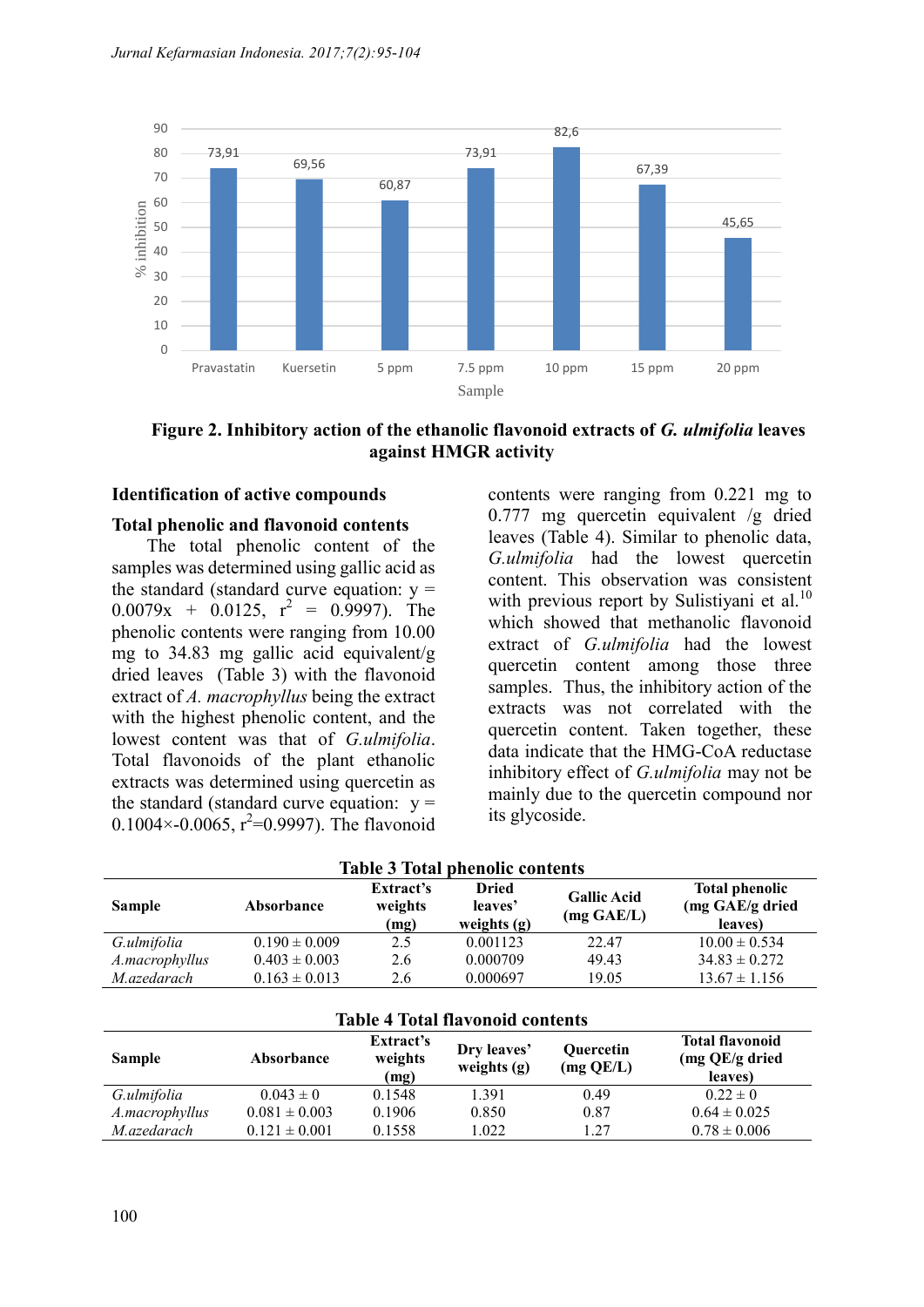#### **HPLC analysis of the flavonoid extracts**

The RP-HPLC was carried out using nonpolar immobile phase (C18 column) and polar (MeOH) mobile phase and quercetin as the standard. The quercetin detection wavelength was 370 nm. The retention time for quercetin standard (1000 ppm) was 2.882 minutes (Figure 3).The concentrations of quercetin in the ethanolic flavonoid extracts were calculated using the peak area in the similar retention time as shown in Table 5. The amount of quercetin in the three extracts (1000 ppm) were ranging from 65.99 ppm to 70.41 ppm indicating that quercetin may not be the major active compound responsible for the HMG-CoA inhibitory action in *G.ulmifolia* flavonoid extract. The small amount of quercetin in the ethanolic extracts of flavonoid is accountable for since most of the nonpolar flavonoids was already removed during the extraction process.

There is a possibility that rutin, the polar glycoside form of quercetin, might be the active component in the ethanolic flavonoid extract; the answer to which will await further investigation.

#### **Identification of active component with LC-MS/MS.**

Analysis of LC-MS /MS chromatogram shows that the sample demonstrated more than one peak (Figure 4). Further analysis showed that the extract contained several compounds, but the largest one in the sample has a molecular weight of 380.0723 Da (Figure 5). This method of identification, however, was showing only the weight and possible formula, and was not able to predict the exact active compound. Further analysis of the compound need to be done using NMR instrument in the future.

| Area   | Quercetin content (%) |  |  |  |
|--------|-----------------------|--|--|--|
| 37248  | 6.7                   |  |  |  |
| 109550 | 70                    |  |  |  |
| 13857  | 6.6                   |  |  |  |
|        |                       |  |  |  |

**Table 5 Quercetin content of the ethanolic extracts.**



**Figure 3. Chromatogram of quercetin standard (1000 ppm)**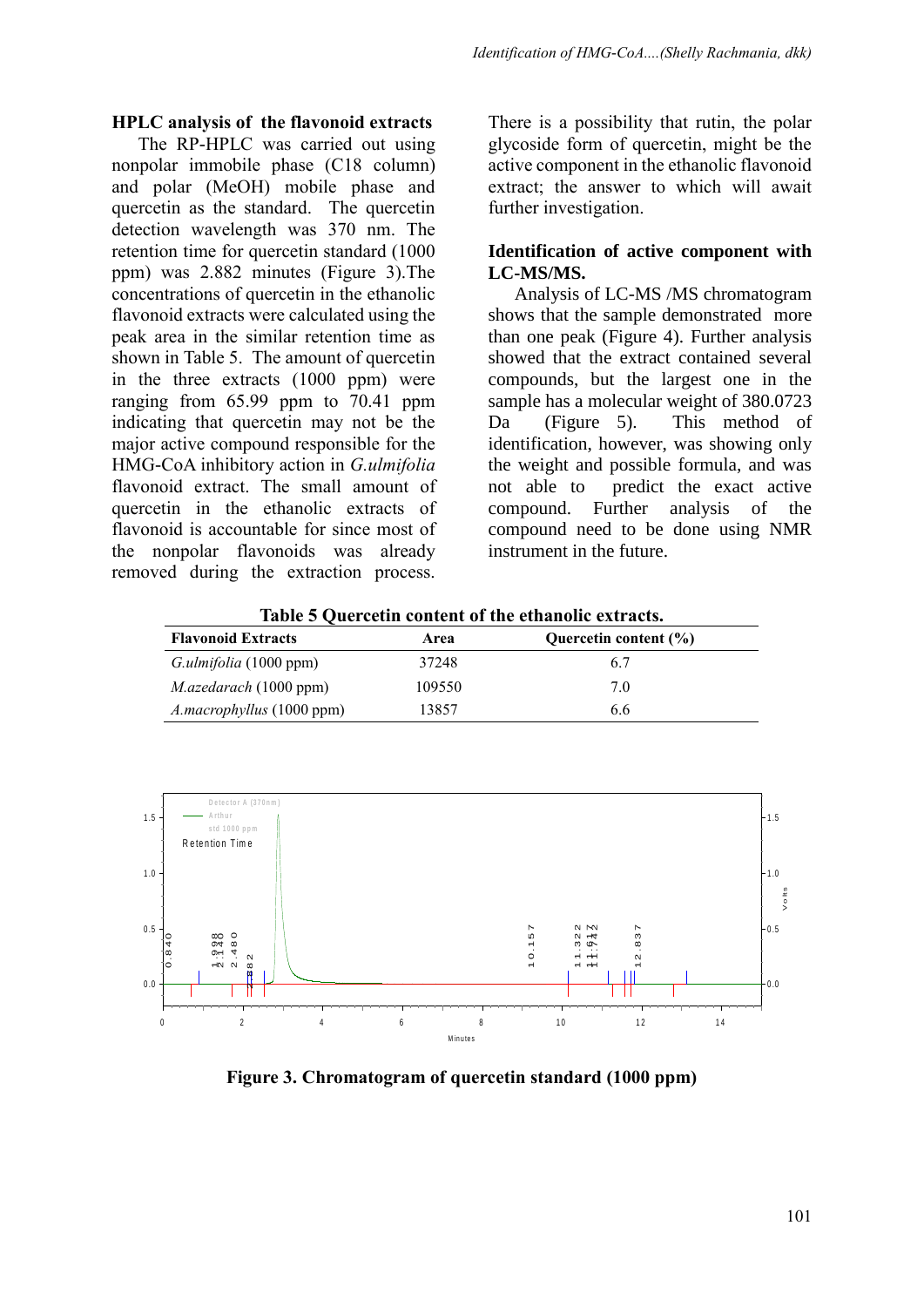

**Figure 4. Chromatogram of** *G.ulmifolia* **flavonoid extract**

![](_page_7_Figure_3.jpeg)

**Figure 5. Result analysis with LC-MS/MS**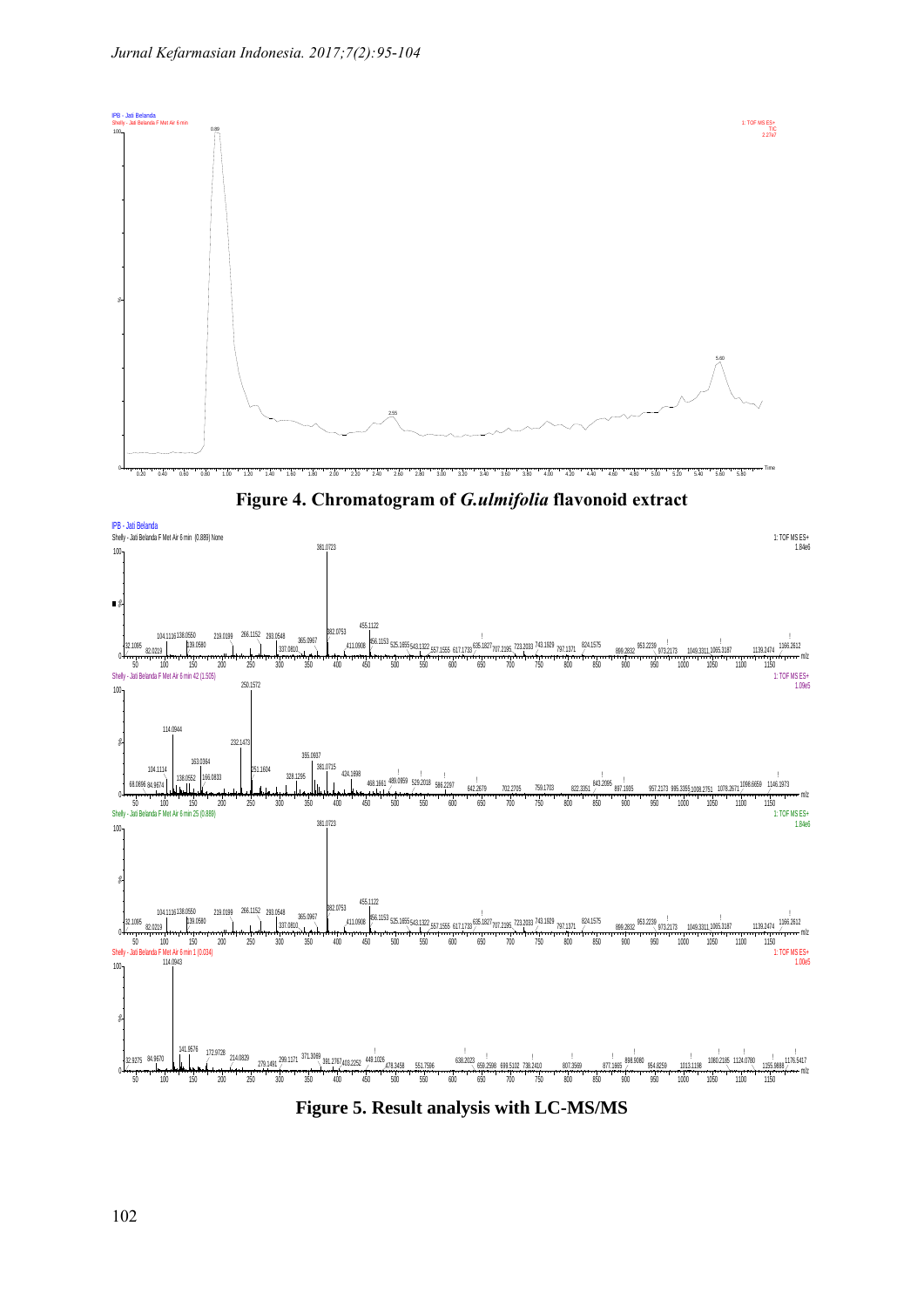#### **CONCLUSION**

Methanolic flavonoid extract of *G.ulmifolia* showed the best potency as inhibitor of HMG-CoA reductase compared to those of *A.macrophyllus* and *M. azedarach*. For product development purpose, however, the ethanolic flavonoid extract of *G. ulmifolia* was selected for further analyses. This ethanolic flavonoid extract of *G.ulmifolia* was shown to contain more potent antioxidant activity than the 2 other extracts. The in vitro assay data consistently showed that this extract has the ability as HMGR inhibitor as well as pravastatin at concentration of 10 ppm (82.6%). HPLC analysis showed that all samples contain quercetin at similiar small concentrations (6.7%, 6.6%, and 7.0% for *G. ulmifolia*, *A. macrophyllus*, and *M. azedarach*, respectively). Thus indicating other active compounds may play some roles in this inhibitory action on HMG-CoA reductase activity. Further identification using LC-MS/MS showed that *G. ulmifolia* flavonoid extract contained an unidetified coumpound with molecural weight of 380.0723 Da.

#### **ACKNOWLEDGMENTS**

This works was partly granted by the Indonesian Ministry of Research, Technology and Higher Education through the Strategic Applied Research Funding 2016. The excellent analytical support was kindly provided by Research Center for Chemistry-Indonesia Institute of Science (LIPI).

#### **REFERENCES**

- 1. Cardiovascular Diseases (CVDs). Geneva (CH): World Health Organization; 2016.
- 2. Riset Kesehatan Dasar (Riskesdas). Jakarta (ID): Kementrian Kesehatan Republik Indonesia; 2013.
- 3. Sullivan SO. Statins: A review of benefits and risks. TSMJ. 2007; (8):52-56.
- 4. Goncalves. Produtos naturais inibidores da enzima HMG-CoA reductase. Publicado na Revista Brasileira de Farmacia. 2000; (81):63-71.
- 5. Lee SS, Moon SH, Lee HJ, Choi DH, Cho MH. Cholesterol inhibitory activities of kaempferol and quercetin isolated from Allium victorialis var. platyphyllum. Journal of the Korean Wood Science and Technology. 2004;32(1):17-27.
- 6. Rahayu YS. Khasiat ekstrak ramuan daun jati belanda terhadap konsentrasi kolesterol hati tikus yang hiperlipidemia [skripsi]. Bogor. Fakultas Matematika dan Ilmu Pengetahuan Alam. Institut Pertanian Bogor; 2007.
- 7. Alviani. Khasiat ramuan ekstrak daun jati belanda terhadap peroksidasi lipid hati tikus yang hiperlipidemia [skripsi]. Bogor. Matematika Pengetahuan Alam. Institut Pertanian Bogor; 2007.
- 8. Cruz JP, Jubilo RMM. Evaluation of the anti-staphylococcal activity of *Nauclea orientalis* Linn. European Scientific Journal. 2014 Sept;(27):170-179.
- 9. Thusyanthan J, Soysa P, Sivakanesan R. Antioxidant activity of some selected medicinal plants of family rubiaceae and acanthaceae using 1,1-Diphenyl-2-Picrylhydrazyl (DPPH) Assay. Proceedings of the Peradeniya Univ. International Research Sessions. 2014 ;18: 363.
- 10. Sulistiyani, Sari RK, Wahyuni WT. Pengembangan produk antikolesterol dari tumbuhan hutan berbasis mekanisme penghambatan enzim HMG-KoA reduktase. Laporan Akhir Tahun Penelitian Desentralisasi Baru IPB 2014.
- 11. Indonesia. Departemen Kesehatan Republik Indonesia. Farmakope Herbal Indonesia. Jakarta: Depkes RI; 2008.
- 12. Perchellet JP, Perchellet EM, Crow KR, Buszek KR, Brown N, Ellappan S, Gao GE, Luo D, Minatoya M, Lushington GH. Novel synthetic inhibitors of 3-hydroxy-3-methylglutaryl-coenzyme A (HMG-CoA) reductase activity that inhibit tumor cell proliferation and are structurally unrelated to existing statins. International journal of molecular medicine. 2009 Nov 1;24(5):633-43.
- 13. Chacha M, Gojase-Moletta G, Majinda RRT. Antimicrobial and radical scavenging flavonoids from the stem wood of *Erithrina latissima*. Phythochemistry. 2005;66:99-104.
- 14. Stankovic MS, Niciforovic N, Topuzovic